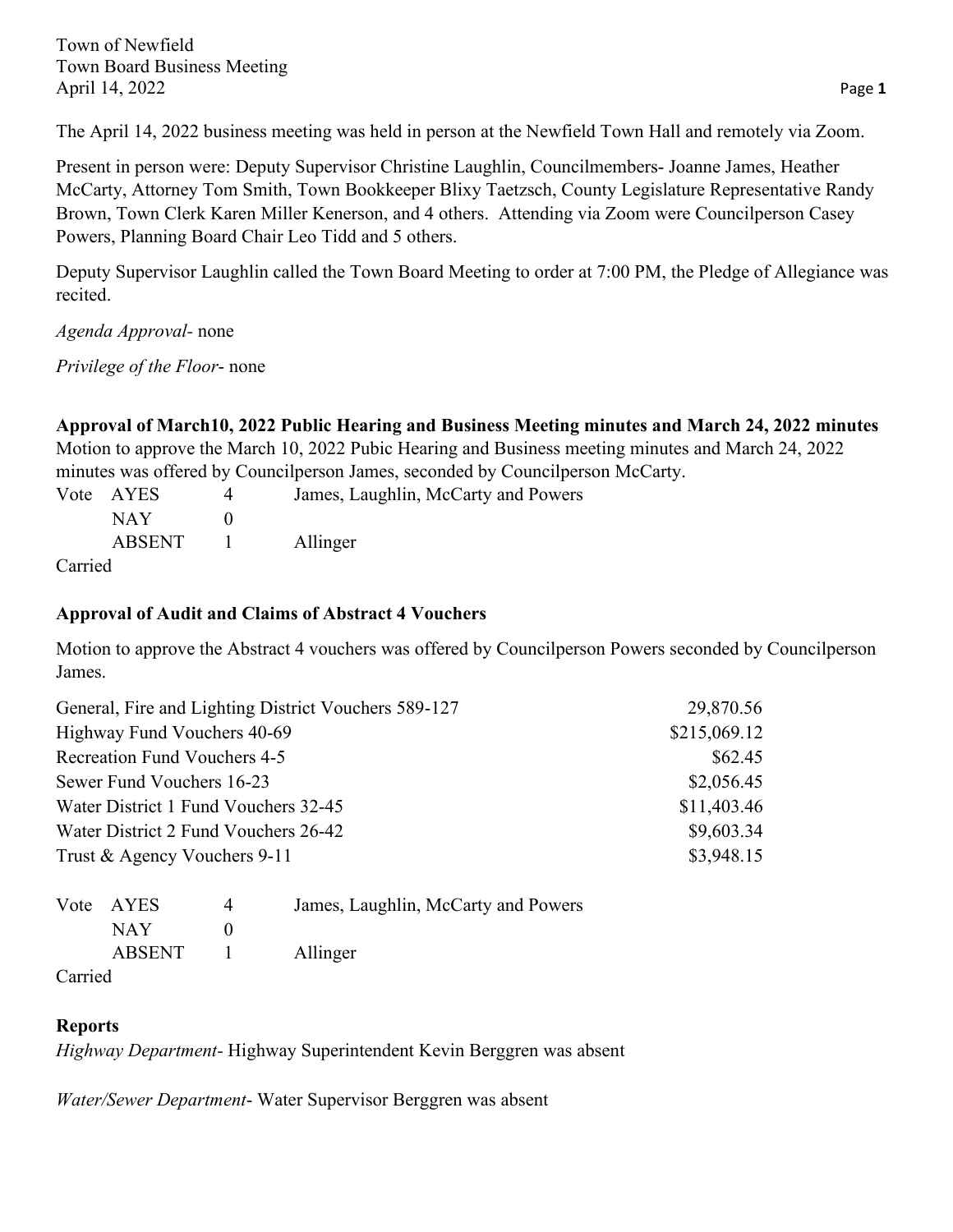*Recreation-* Michael Jordan: spring sports coordinator reported baseball and track signups were held in person and online with good numbers. Practices are scheduled to begin after spring break for baseball and the week of May 3 for track and field.

*Code Enforcement*- Code Enforcement Officer Alan Teeter reported 6 building permits in March (1 new home, 3 roofs, 1 cell tower co location and 1 garage). Mr. Teeter also noted he had attended annual Code Enforcement conference and training in Syracuse and has completed the 24 hours of certification training. Mr. Teeter also stated the Town would need to adopt a local law that will give him the authority to enforce the new and additional changes to the New York State Uniform Fire Prevention and building code.

*Planning Board*- Leo Tidd noted the Planning Board is working with TG Miller PC on the hamlet plan. A representative from Dollar General introduced a project for the Depot Rd and Route 34/96 area. The Sperling project application is expected at the May meeting.

*Finance and Personnel*- Bookkeeper Blixy Taetzsch reported the February the financial statements and bank reconciliations were in TEAMS for Board review. Summer camp registrations have 25 children registered so far and the Recreation Program has 130 children signed up for spring sports. Blixy also stated she is working on the ARPA funds report. A one-time election will need to be listed in the report how the Town plans to use the funds for general community priority support.

*Tompkins County Legislature*- Representative Randy Brown reported Lisa Holmes has been appointed as County Administrator by the Legislature. Real estate re-assessments have been sent to property owners and generally have gone up. If people are concerned about their assessments they should contact TC Assessment, Assessment appeals will be happening in May at local municipalities. The County approved a contract with a Rochester firm to handle the administration of the American Rescue Funds Grants. Single family housing and affordable housing continues to be a focus for the Legislature. Covid continues to be on the front burner, but hospitalizations have dropped. The Tompkins County Health Department and Mental Health have integrated with a focus on mental health initiatives. The County and State have received funds from a lawsuit against opioid manufacturers, with programs being funded for the next ten years. The Office of the Aging has hire 2 home health care aides due to the shortage of home health providers. The Food Policy Council plan will be presented to the Legislature at an upcoming meeting regarding Tompkins County food supply, logistics and local production. Newfield Varsity Basketball team will attend the May 17<sup>th</sup> Legislature meeting where a proclamation will be read to acknowledge their accomplishment as New York State Division C Champions. A new bottle bill has passed, details and local impact to come.

*Climate Smart Communities*- Councilperson McCarty reported 2 priority actions still need to be completed for bronze certification. The energy study is wrapping up and Taitem Engineering will present to the Board in the near future.

Clean Energy Communities- Councilperson Heather McCarty reported the advanced energy benchmarking has been completed and has been added to the Town Website.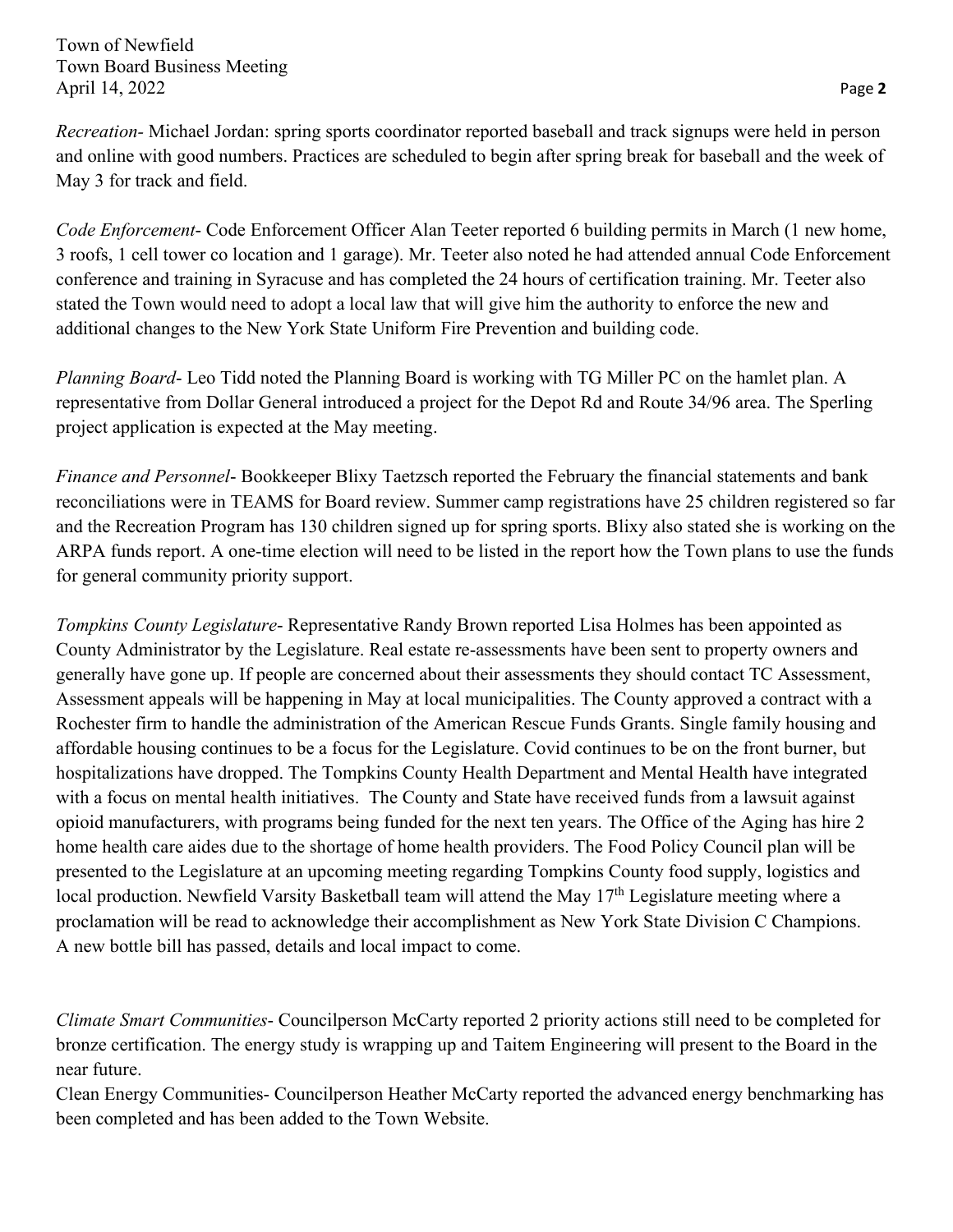Town of Newfield Town Board Business Meeting April 14, 2022 **Page 3** 

*EMC*- Michelle Henry reported Greenspring Natural Cemetery presented at the EMC meeting. There will be a UNA field trip in June on Durfee Hill Rd, and Scott Doyle will be stepping down from TC Planning for a new position.

TCCOG- Councilperson James reported the Energy Committee put a proposal to the State for Clean Energy.

*Supervisor's Report*- Supervisor Allinger' s report summarized the Newfield Hazard Mitigation grant program discussion, Youth Services, Recreation Committee, Tompkins County Planning, Preferences for Recreation Director position, Tompkins County Shared Services, new County mass notification system, NYS DEC public comments on the Newfield draft unit management plan, Broadband in North and Mid Newfield and the Cayuga Lake Watershed.

## **Action Items**

*Appointment of Matthew J. Watros as Deputy Town Historian under Alan Chaffee* Motion was offered by Councilperson James to approve the appointment of Deputy Town Historian to Matthew J. Watros under Alan Chaffee, seconded by Councilperson McCarty.

|         | Vote AYES | James, Laughlin, McCarty and Powers |
|---------|-----------|-------------------------------------|
|         | NAY.      |                                     |
|         | ABSENT    | Allinger                            |
| Carried |           |                                     |

Carried

Appointment of Vanessa Greenlee to the Planning Board Vacancy

Motion was offered by Councilperson McCarty to approve the appointment of Vanessa Greenlee to the Newfield Planning Board for a term ending May 8, 2025, seconded by Councilperson Powers.

|         | Vote AYES | James, Laughlin, McCarty and Powers |
|---------|-----------|-------------------------------------|
|         | NAY 1     |                                     |
|         | ABSENT    | Allinger                            |
| $C = 1$ |           |                                     |

Carried

## **April 2022 Budget Modifications**

RESOLUTION NO. 36-2022 – April 2022 Budget Modifications

WHEREAS, it is necessary to modify the 2022 budget based on actual revenues and expenditures in 2022, and

WHEREAS, a detailed listing of each budget adjustment by Fund has been provided below, be it therefore

RESOLVED, that the Newfield Town Board approves the budget modifications as outlined below.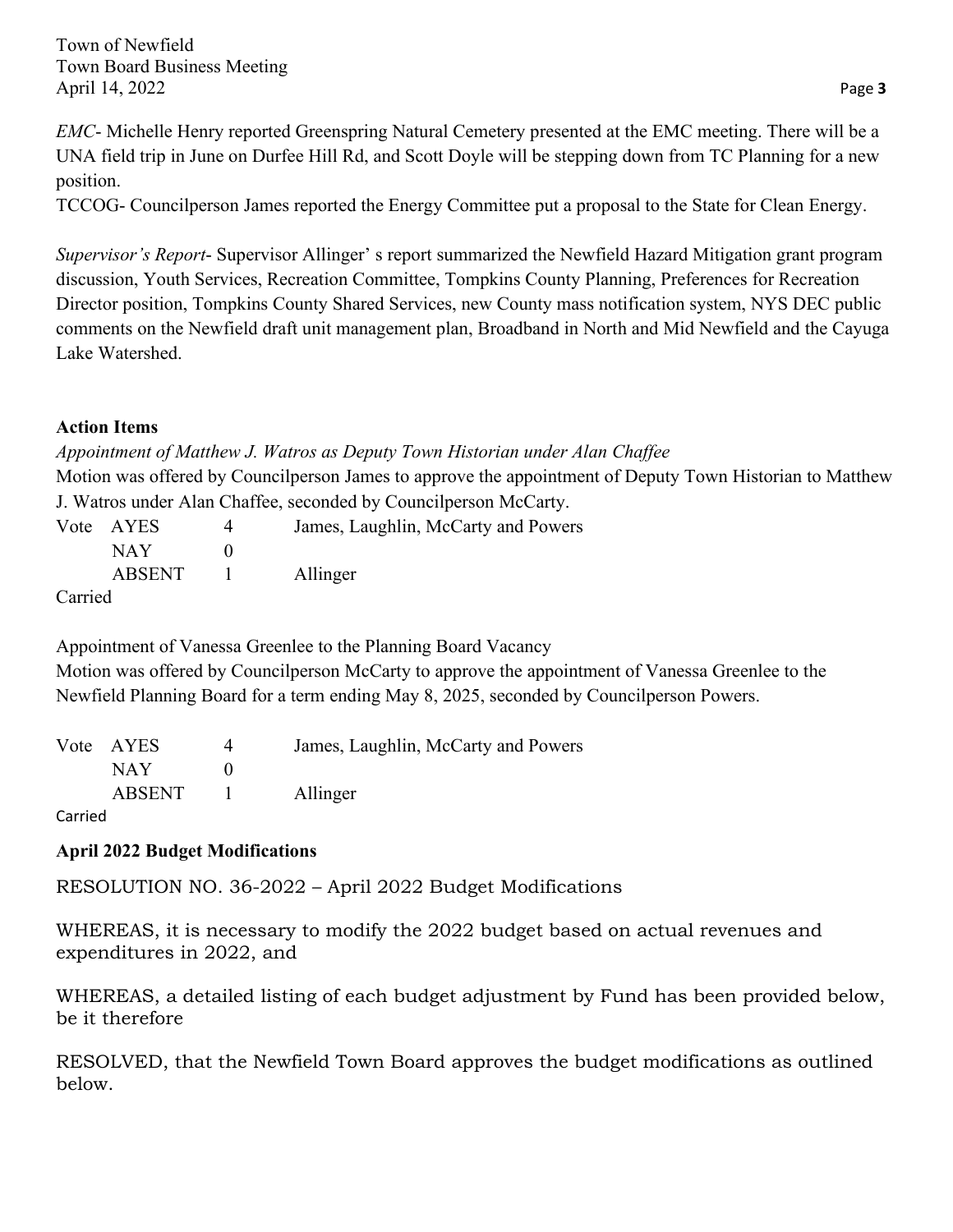| Original Budget |    |         |                         | Modified Budget |
|-----------------|----|---------|-------------------------|-----------------|
|                 |    |         |                         |                 |
| \$              | \$ | 665.00  | \$                      | 665.00          |
|                 |    |         |                         |                 |
|                 | \$ | 665.00  |                         |                 |
|                 |    |         |                         |                 |
|                 |    |         |                         |                 |
| ς               | Ś. | 665.00  | \$                      | 665.00          |
| 2,700.00        | Ś. | 35.00   | \$                      | 2,735.00        |
| 400.00<br>Ś     | \$ | (35.00) | \$                      | 365.00          |
|                 |    |         |                         |                 |
|                 | \$ | 665.00  |                         |                 |
|                 |    |         | Increase/<br>(Decrease) |                 |

|                              |  |                                       |  |                 | Increase/     |  |                 |
|------------------------------|--|---------------------------------------|--|-----------------|---------------|--|-----------------|
| Account #                    |  | Account Name                          |  | Original Budget | (Decrease)    |  | Modified Budget |
| ATER #1 FUND EXPENSES        |  |                                       |  |                 |               |  |                 |
| W1-7340.4                    |  | Transmission/Distribution Contractual |  | 10,000.00       | \$10,000.00   |  | 20,000.00       |
| W1-1990.4                    |  | Transmission                          |  | 31,070.00       | \$(10,000.00) |  | 21,070.00       |
|                              |  |                                       |  |                 |               |  |                 |
| otal Expenditure Adjustments |  |                                       |  |                 |               |  |                 |

|                              |                                       |  |                 | Increase/                |  |                 |
|------------------------------|---------------------------------------|--|-----------------|--------------------------|--|-----------------|
| Account#                     | Account Name                          |  | Original Budget | (Decrease)               |  | Modified Budget |
| ATER #2 FUND EXPENSES        |                                       |  |                 |                          |  |                 |
| W2-8340.4                    | Transmission/Distribution Contractual |  | 10,000.00       | 10,000.00                |  | 20,000.00       |
| W2-1990.4                    | Contingency                           |  | 12,415.00       | \$(10,000.00)            |  | 2,415.00        |
|                              |                                       |  |                 |                          |  |                 |
| otal Expenditure Adjustments |                                       |  |                 | $\overline{\phantom{a}}$ |  |                 |

Motion was made by Councilperson James approving the April 2022 budget modifications as presented, seconded by Councilperson McCarty.

|          | Vote AYES | James, Laughlin, McCarty and Powers |
|----------|-----------|-------------------------------------|
|          | NAY.      |                                     |
|          | ABSENT    | Allinger                            |
| $\sim$ . |           |                                     |

Carried

## **Old Business**

# *Continued Discussion on Recreation and Park Reimagining*

Blixy explained the possible structures needed for listing the Recreation Director position on the County Personnel site: Part time seasonal which would be non-competitive position where the Director would organize and orchestrate the various activities for the Recreation Department. Or a full-time position that would be listed